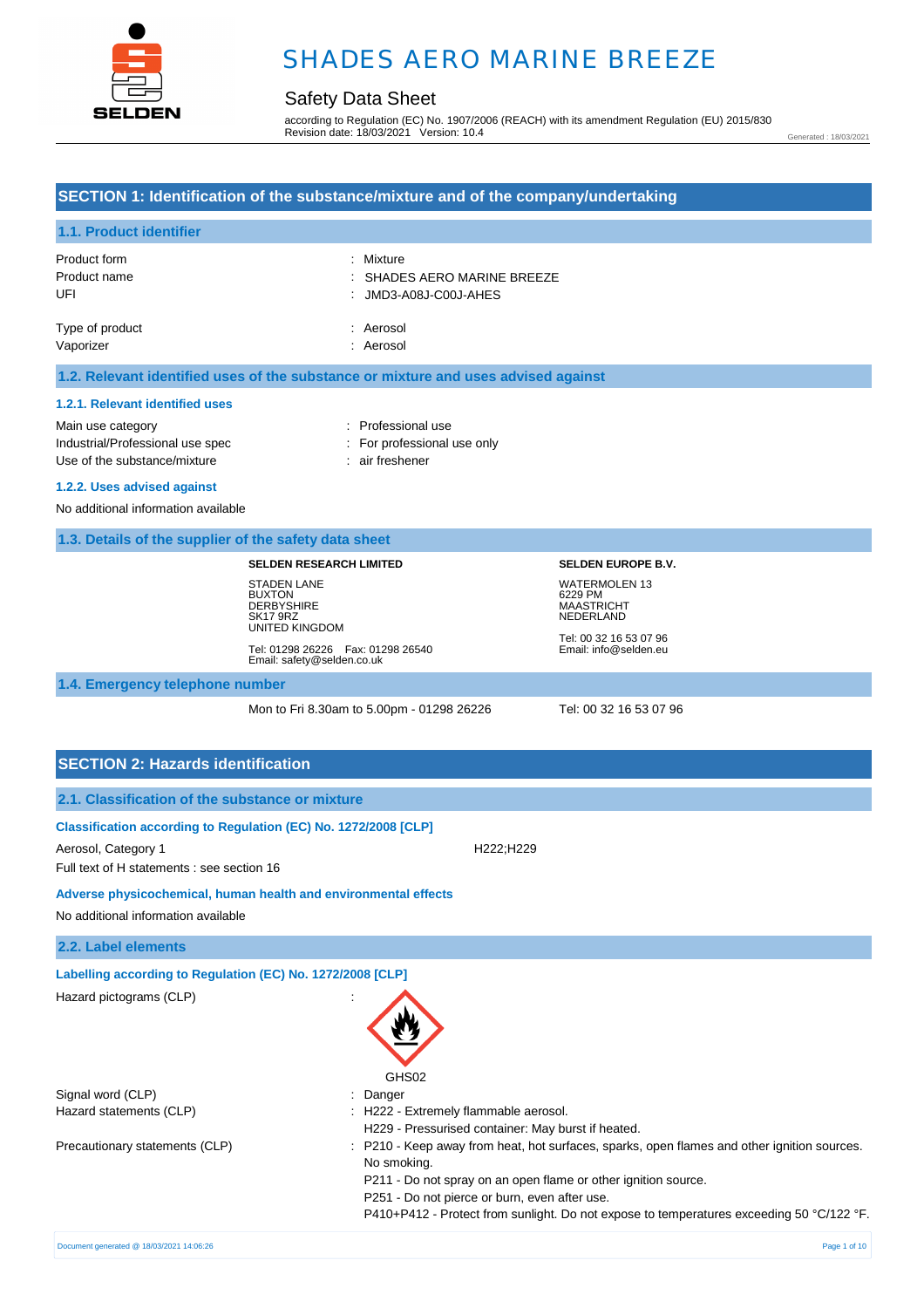## Safety Data Sheet

according to Regulation (EC) No. 1907/2006 (REACH) with its amendment Regulation (EU) 2015/830

#### **2.3. Other hazards**

No additional information available

## **SECTION 3: Composition/information on ingredients**

## **3.1. Substances**

### Not applicable

## **3.2. Mixtures**

| <b>Name</b>                                                                                                    | <b>Product identifier</b>                                                                              | $\frac{9}{6}$ | <b>Classification according to</b><br><b>Requlation (EC) No.</b><br>1272/2008 [CLP] |
|----------------------------------------------------------------------------------------------------------------|--------------------------------------------------------------------------------------------------------|---------------|-------------------------------------------------------------------------------------|
| propane<br>substance with national workplace exposure limit(s)<br>(IE)                                         | (CAS-No.) 74-98-6<br>(EC-No.) 200-827-9<br>(EC Index-No.) 601-003-00-5<br>(REACH-no) 01-2119486944-21  | $10 - 15$     | Flam. Gas 1A, H220                                                                  |
| butane<br>substance with national workplace exposure limit(s)<br>(IE, GB)                                      | (CAS-No.) 106-97-8<br>(EC-No.) 203-448-7<br>(EC Index-No.) 601-004-00-0<br>(REACH-no) 01-2119474691-32 | $5 - 10$      | Flam. Gas 1A, H220<br>Press, Gas                                                    |
| propan-2-ol; isopropyl alcohol; isopropanol<br>substance with national workplace exposure limit(s)<br>(IE, GB) | (CAS-No.) 67-63-0<br>(EC-No.) 200-661-7<br>(EC Index-No.) 603-117-00-0<br>(REACH-no) 01-2119457558-25  | $1 - 5$       | Flam. Lig. 2, H225<br>Eye Irrit. 2, H319<br>STOT SE 3, H336                         |

Product subject to CLP Article 1.1.3.7. The disclosure rules of the components is modified in this case. Full text of H-statements: see section 16

## **SECTION 4: First aid measures**

| 4.1. Description of first aid measures                                                                                                                                 |                                                                                                                                                                                                                                                                                                                                                                  |
|------------------------------------------------------------------------------------------------------------------------------------------------------------------------|------------------------------------------------------------------------------------------------------------------------------------------------------------------------------------------------------------------------------------------------------------------------------------------------------------------------------------------------------------------|
| First-aid measures general                                                                                                                                             | : Get medical advice/attention if you feel unwell.                                                                                                                                                                                                                                                                                                               |
| First-aid measures after inhalation                                                                                                                                    | : Remove person to fresh air and keep comfortable for breathing.                                                                                                                                                                                                                                                                                                 |
| First-aid measures after skin contact                                                                                                                                  | : Wash skin with plenty of water. Take off contaminated clothing.                                                                                                                                                                                                                                                                                                |
| First-aid measures after eye contact                                                                                                                                   | : Rinse cautiously with water for several minutes. Remove contact lenses, if present and easy<br>to do. Continue rinsing. If eye irritation persists: Get medical advice/attention.                                                                                                                                                                              |
| First-aid measures after ingestion                                                                                                                                     | : Do NOT induce vomiting. Rinse mouth. Drink plenty of water. Get medical advice/attention.                                                                                                                                                                                                                                                                      |
| 4.2. Most important symptoms and effects, both acute and delayed                                                                                                       |                                                                                                                                                                                                                                                                                                                                                                  |
| Symptoms/effects<br>Symptoms/effects after inhalation<br>Symptoms/effects after skin contact<br>Symptoms/effects after eye contact<br>Symptoms/effects after ingestion | : Not expected to present a significant hazard under anticipated conditions of normal use.<br>: High concentration of vapours may induce: headache, nausea, dizziness.<br>: Repeated exposure may cause skin dryness or cracking.<br>: Causes eye irritation.<br>: May cause a light irritation of the linings of the mouth, throat, and gastrointestinal tract. |

**4.3. Indication of any immediate medical attention and special treatment needed**

Treat symptomatically.

| <b>SECTION 5: Firefighting measures</b> |  |
|-----------------------------------------|--|
| 5.1. Extinguishing media                |  |
|                                         |  |

Suitable extinguishing media : Carbon dioxide. Dry powder. Foam.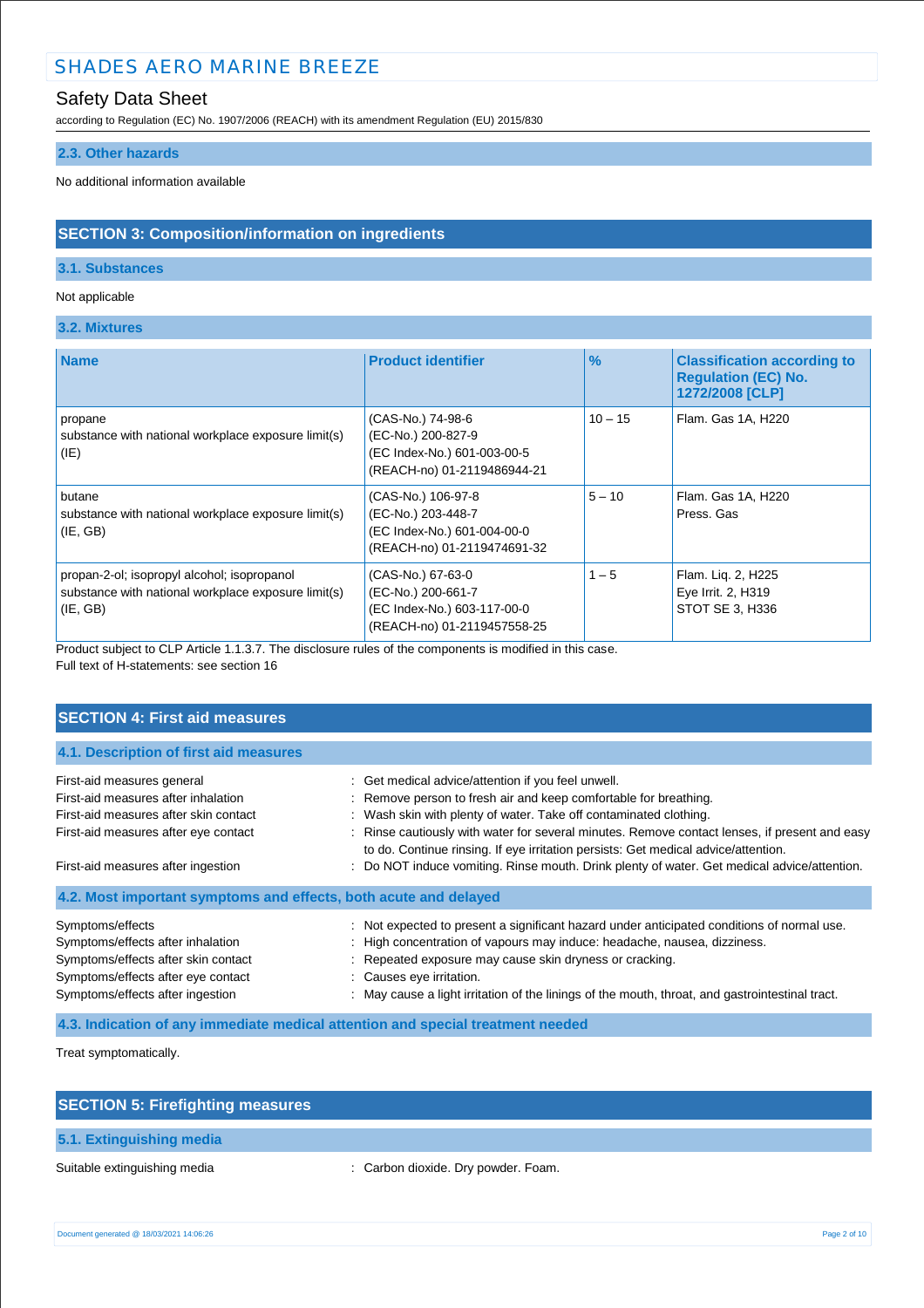# Safety Data Sheet

according to Regulation (EC) No. 1907/2006 (REACH) with its amendment Regulation (EU) 2015/830

| 5.2. Special hazards arising from the substance or mixture |                                                                     |  |
|------------------------------------------------------------|---------------------------------------------------------------------|--|
| Fire hazard<br>Explosion hazard                            | : Extremely flammable aerosol.<br>: Explosion risk in case of fire. |  |
| 5.3. Advice for firefighters                               |                                                                     |  |
| Firefighting instructions                                  | : Use water spray or fog for cooling exposed containers.            |  |

| <b>SECTION 6: Accidental release measures</b>                            |                                                                                                                     |  |
|--------------------------------------------------------------------------|---------------------------------------------------------------------------------------------------------------------|--|
| 6.1. Personal precautions, protective equipment and emergency procedures |                                                                                                                     |  |
| General measures                                                         | : Remove ignition sources.                                                                                          |  |
| 6.1.1. For non-emergency personnel                                       |                                                                                                                     |  |
| Emergency procedures                                                     | Evacuate unnecessary personnel.                                                                                     |  |
| 6.1.2. For emergency responders                                          |                                                                                                                     |  |
| Protective equipment                                                     | Use personal protective equipment as required.                                                                      |  |
| <b>6.2. Environmental precautions</b>                                    |                                                                                                                     |  |
| Avoid release to the environment.                                        |                                                                                                                     |  |
| 6.3. Methods and material for containment and cleaning up                |                                                                                                                     |  |
| For containment<br>Methods for cleaning up                               | Collect spillage.<br>÷<br>Soak up spills with inert solids, such as clay or diatomaceous earth as soon as possible. |  |
| 6.4. Reference to other sections                                         |                                                                                                                     |  |

For further information refer to section 8: "Exposure controls/personal protection". For further information refer to section 13.

| <b>SECTION 7: Handling and storage</b>                                                 |                                                                                                                                                                                         |
|----------------------------------------------------------------------------------------|-----------------------------------------------------------------------------------------------------------------------------------------------------------------------------------------|
| 7.1. Precautions for safe handling                                                     |                                                                                                                                                                                         |
| Additional hazards when processed<br>Precautions for safe handling<br>Hygiene measures | : Do not pierce or burn, even after use.<br>: Do not spray on an open flame or other ignition source.<br>: Do not eat, drink or smoke when using this product.                          |
| 7.2. Conditions for safe storage, including any incompatibilities                      |                                                                                                                                                                                         |
| <b>Technical measures</b><br>Storage conditions                                        | : Does not require any specific or particular technical measures.<br>: Keep away from ignition sources. Protect from sunlight. Do not expose to temperatures<br>exceeding 50 °C/122 °F. |
| Incompatible products<br>Incompatible materials<br>Special rules on packaging          | : Oxidizing agent. Strong acids. Strong bases.<br>Direct sunlight. Heat sources. Sources of ignition.<br>: Keep only in original container.                                             |
| 7.3. Specific end use(s)                                                               |                                                                                                                                                                                         |

No additional information available

| <b>SECTION 8: Exposure controls/personal protection</b>          |              |  |
|------------------------------------------------------------------|--------------|--|
| 8.1. Control parameters                                          |              |  |
| 8.1.1 National occupational exposure and biological limit values |              |  |
| propane (74-98-6)                                                |              |  |
| <b>Ireland - Occupational Exposure Limits</b>                    |              |  |
| Local name                                                       | Propane      |  |
| Document generated @ 18/03/2021 14:06:26                         | Page 3 of 10 |  |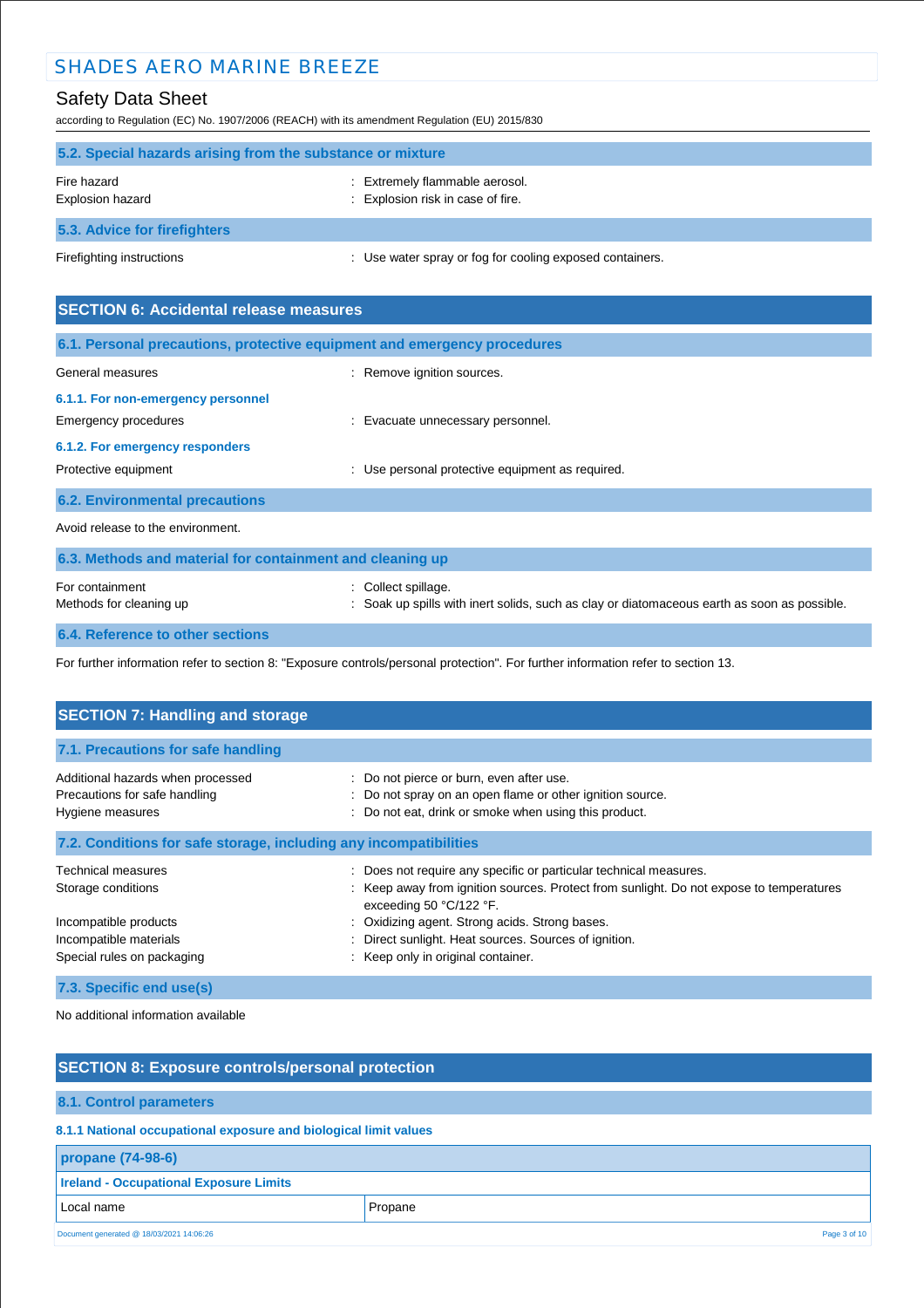## Safety Data Sheet

according to Regulation (EC) No. 1907/2006 (REACH) with its amendment Regulation (EU) 2015/830

| propane (74-98-6)   |          |  |
|---------------------|----------|--|
| $\vert$ OEL TWA [2] | 1000 ppm |  |
| Notes (IE)          | Asphx    |  |

| propan-2-ol; isopropyl alcohol; isopropanol (67-63-0) |                                                           |  |
|-------------------------------------------------------|-----------------------------------------------------------|--|
| <b>Ireland - Occupational Exposure Limits</b>         |                                                           |  |
| Local name                                            | Isopropyl alcohol                                         |  |
| OEL TWA [2]                                           | 200 ppm                                                   |  |
| OEL STEL [ppm]                                        | 400 ppm                                                   |  |
| Notes (IE)                                            | Sk                                                        |  |
| Regulatory reference                                  | Code of Practice for the Chemical Agents Regulations 2018 |  |
| <b>United Kingdom - Occupational Exposure Limits</b>  |                                                           |  |
| Local name                                            | Propan-2-ol                                               |  |
| WEL TWA (OEL TWA) [1]                                 | 999 mg/m $3$                                              |  |
| WEL TWA (OEL TWA) [2]                                 | 400 ppm                                                   |  |
| WEL STEL (OEL STEL)                                   | 1250 mg/m <sup>3</sup>                                    |  |
| WEL STEL (OEL STEL) [ppm]                             | 500 ppm                                                   |  |
| Regulatory reference                                  | EH40/2005 (Third edition, 2018). HSE                      |  |

| <b>butane (106-97-8)</b>                             |                                                                          |  |
|------------------------------------------------------|--------------------------------------------------------------------------|--|
| <b>Ireland - Occupational Exposure Limits</b>        |                                                                          |  |
| Local name                                           | <b>Butane</b>                                                            |  |
| OEL TWA [2]                                          | $1000$ ppm                                                               |  |
| <b>United Kingdom - Occupational Exposure Limits</b> |                                                                          |  |
| Local name                                           | <b>Butane</b>                                                            |  |
| WEL TWA (OEL TWA) [1]                                | 1450 mg/m <sup>3</sup>                                                   |  |
| WEL TWA (OEL TWA) [2]                                | 600 ppm                                                                  |  |
| WEL STEL (OEL STEL)                                  | 1810 mg/m <sup>3</sup>                                                   |  |
| WEL STEL (OEL STEL) [ppm]                            | 750 ppm                                                                  |  |
| Remark (WEL)                                         | Carc, (only applies if Butane contains more than 0.1% of buta-1,3-diene) |  |

## **8.1.2. Recommended monitoring procedures**

No additional information available

**8.1.3. Air contaminants formed**

## No additional information available

#### **8.1.4. DNEL and PNEC**

No additional information available

#### **8.1.5. Control banding**

No additional information available

**8.2. Exposure controls**

#### **8.2.1. Appropriate engineering controls**

No additional information available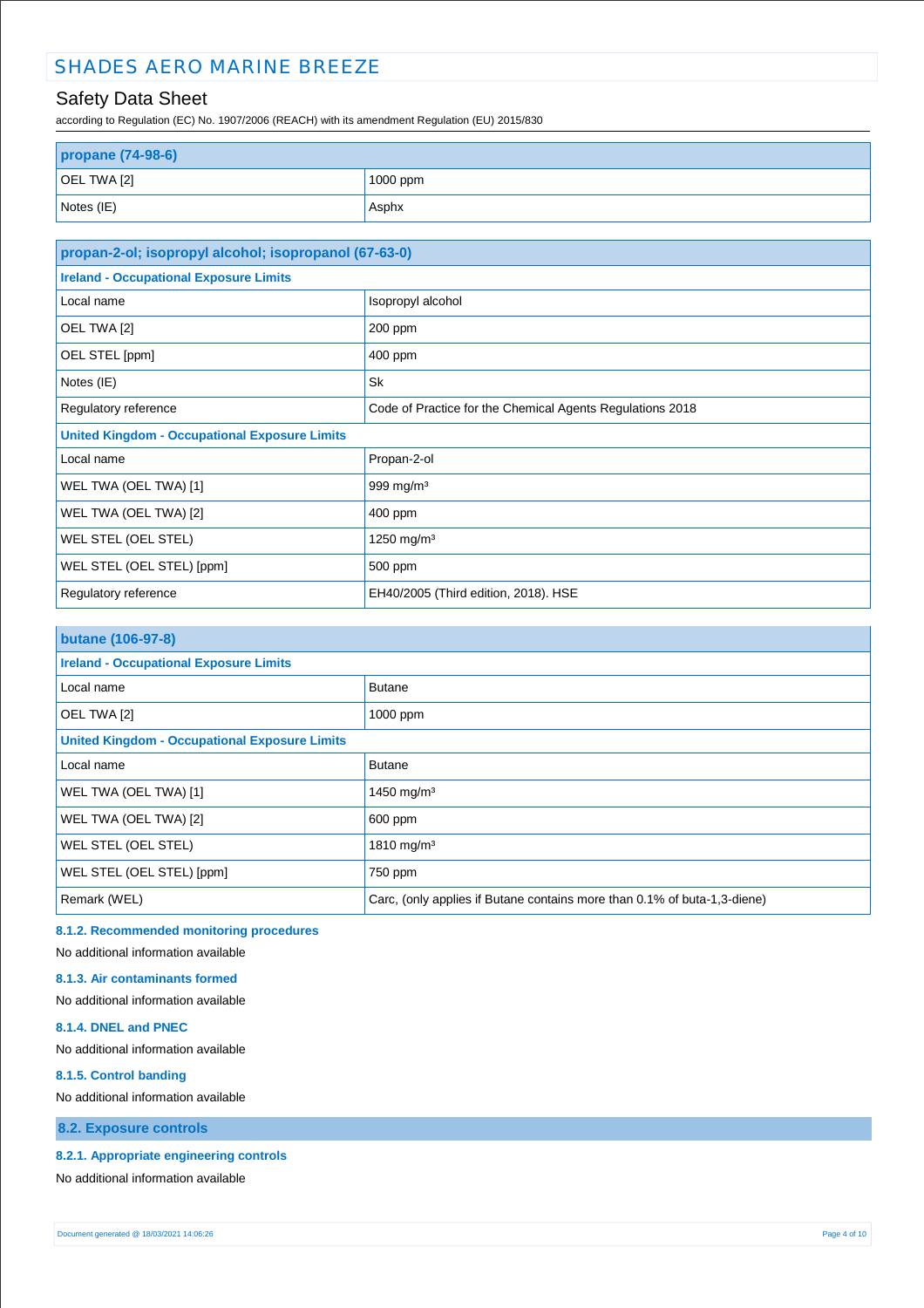## Safety Data Sheet

according to Regulation (EC) No. 1907/2006 (REACH) with its amendment Regulation (EU) 2015/830

#### **8.2.2. Personal protection equipment**

#### **8.2.2.1. Eye and face protection**

|                                           | Eye protection: |  |
|-------------------------------------------|-----------------|--|
| Not required for normal conditions of use |                 |  |

## **8.2.2.2. Skin protection**

#### **Skin and body protection:**

Not required for normal conditions of use

#### **Hand protection:**

In case of repeated or prolonged contact wear gloves

| Other skin protection<br>Materials for protective clothing: |  |
|-------------------------------------------------------------|--|
| Not required for normal conditions of use                   |  |
| 8.2.2.3. Respiratory protection                             |  |

# **Respiratory protection:**

Not required for normal conditions of use

#### **8.2.2.4. Thermal hazards**

No additional information available

#### **8.2.3. Environmental exposure controls**

No additional information available

## **SECTION 9: Physical and chemical properties**

## **9.1. Information on basic physical and chemical properties**

| Physical state                                  | Liquid            |
|-------------------------------------------------|-------------------|
| Appearance                                      | Aerosol.          |
| Colour                                          | Colourless.       |
| Odour                                           | Fresh.            |
| Odour threshold                                 | No data available |
| рH                                              | No data available |
| Relative evaporation rate (butylacetate=1)      | No data available |
| Melting point                                   | No data available |
| Freezing point                                  | No data available |
| Boiling point                                   | No data available |
| Flash point                                     | No data available |
| Auto-ignition temperature                       | No data available |
| Decomposition temperature                       | No data available |
| Flammability (solid, gas)                       | No data available |
| Vapour pressure                                 | No data available |
| Relative vapour density at 20 °C                | No data available |
| Relative density                                | 0.81              |
| Solubility                                      | No data available |
| Partition coefficient n-octanol/water (Log Pow) | No data available |
| Viscosity, kinematic                            | No data available |
| Viscosity, dynamic                              | No data available |
| Explosive properties                            | No data available |
| Oxidising properties                            | No data available |
|                                                 |                   |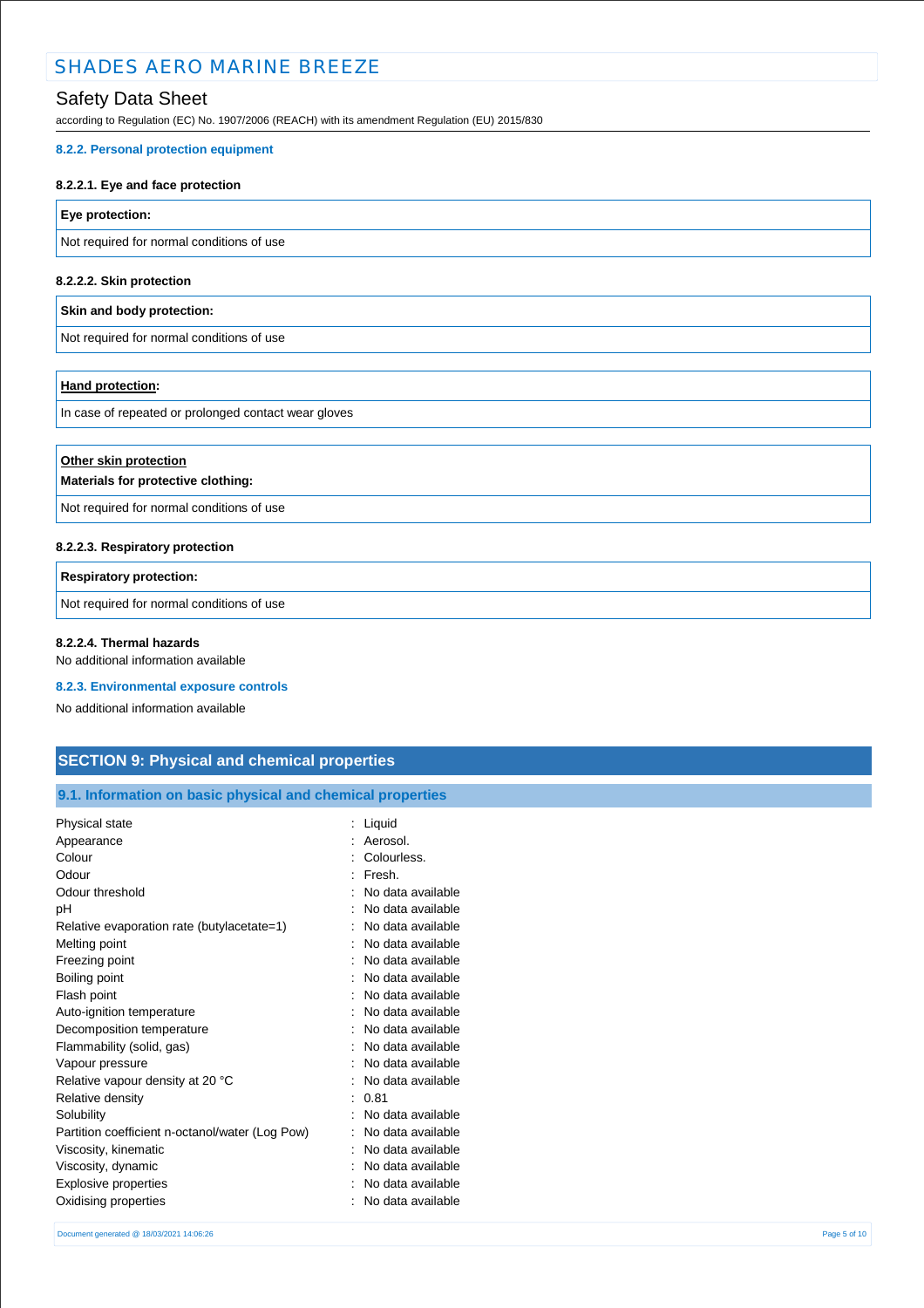| <b>SHADES AERO MARINE BREEZE</b>                                                                                           |                     |  |
|----------------------------------------------------------------------------------------------------------------------------|---------------------|--|
| <b>Safety Data Sheet</b><br>according to Regulation (EC) No. 1907/2006 (REACH) with its amendment Regulation (EU) 2015/830 |                     |  |
| <b>Explosive limits</b>                                                                                                    | : No data available |  |
| 9.2. Other information                                                                                                     |                     |  |
| No additional information available                                                                                        |                     |  |
| <b>SECTION 10: Stability and reactivity</b>                                                                                |                     |  |
| 10.1. Reactivity                                                                                                           |                     |  |
| Pressurised container: May burst if heated.                                                                                |                     |  |
| 10.2. Chemical stability                                                                                                   |                     |  |
| Stable under normal conditions.                                                                                            |                     |  |
| 10.3. Possibility of hazardous reactions                                                                                   |                     |  |
| No additional information available                                                                                        |                     |  |
| 10.4. Conditions to avoid                                                                                                  |                     |  |
| Direct sunlight. Heat. Open flame.                                                                                         |                     |  |
| 10.5. Incompatible materials                                                                                               |                     |  |
| No additional information available                                                                                        |                     |  |
| 10.6. Hazardous decomposition products                                                                                     |                     |  |
| No additional information available                                                                                        |                     |  |
| <b>SECTION 11: Toxicological information</b>                                                                               |                     |  |
| 11.1 Information on toxicological effects                                                                                  |                     |  |

| Acute toxicity (oral)<br>Acute toxicity (dermal)<br>Acute toxicity (inhalation)                                                              | $\therefore$ Not classified<br>$\therefore$ Not classified<br>$\therefore$ Not classified                                                    |
|----------------------------------------------------------------------------------------------------------------------------------------------|----------------------------------------------------------------------------------------------------------------------------------------------|
| Skin corrosion/irritation<br>Serious eye damage/irritation<br>Respiratory or skin sensitisation<br>Germ cell mutagenicity<br>Carcinogenicity | : Not classified<br>$\therefore$ Not classified<br>$\therefore$ Not classified<br>$\therefore$ Not classified<br>$\therefore$ Not classified |
| Reproductive toxicity                                                                                                                        | : Not classified                                                                                                                             |
| STOT-single exposure                                                                                                                         | $\therefore$ Not classified                                                                                                                  |

| propan-2-ol; isopropyl alcohol; isopropanol |                                    |  |
|---------------------------------------------|------------------------------------|--|
| STOT-single exposure                        | May cause drowsiness or dizziness. |  |
| STOT-repeated exposure                      | : Not classified                   |  |
| Aspiration hazard<br>$\bullet$              | Not classified                     |  |
| <b>SHADES MARINE BREEZE PLAIN</b>           |                                    |  |
|                                             |                                    |  |
| Vaporizer                                   | Aerosol                            |  |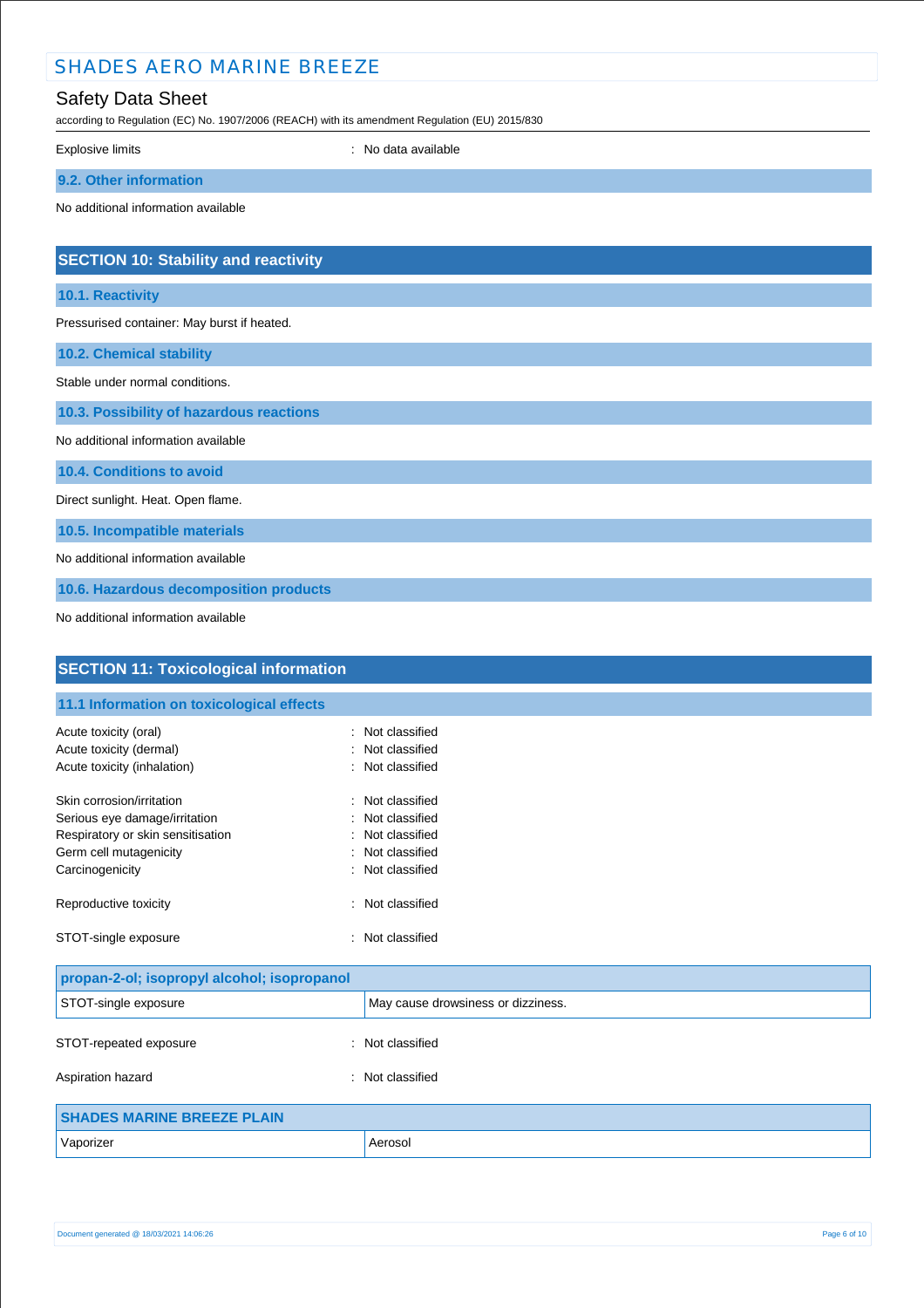## Safety Data Sheet

according to Regulation (EC) No. 1907/2006 (REACH) with its amendment Regulation (EU) 2015/830

| <b>SECTION 12: Ecological information</b>                                        |                      |  |
|----------------------------------------------------------------------------------|----------------------|--|
| 12.1. Toxicity                                                                   |                      |  |
| : Not classified<br>Hazardous to the aquatic environment, short-term<br>(acute)  |                      |  |
| : Not classified<br>Hazardous to the aquatic environment, long-term<br>(chronic) |                      |  |
| propan-2-ol; isopropyl alcohol; isopropanol (67-63-0)                            |                      |  |
| LC50 - Fish [1]                                                                  | 9640 mg/l            |  |
| EC50 - Other aquatic organisms [1]                                               | 13299 mg/l waterflea |  |

## **12.2. Persistence and degradability**

EC50 - Other aquatic organisms [2] > 1000 mg/l

No additional information available

**12.3. Bioaccumulative potential**

| propan-2-ol; isopropyl alcohol; isopropanol (67-63-0) |      |
|-------------------------------------------------------|------|
| Partition coefficient n-octanol/water (Log Pow)       | 0.05 |
|                                                       |      |

**12.4. Mobility in soil**

No additional information available

**12.5. Results of PBT and vPvB assessment**

No additional information available

**12.6. Other adverse effects**

No additional information available

| <b>SECTION 13: Disposal considerations</b> |  |
|--------------------------------------------|--|
|--------------------------------------------|--|

**13.1. Waste treatment methods**

Product/Packaging disposal recommendations : Do not pierce or burn, even after use.

## **SECTION 14: Transport information**

In accordance with ADR / IMDG / IATA

| 14.1 UN number                                                                                                                                                                                                     |                                                                                                                                                    |              |
|--------------------------------------------------------------------------------------------------------------------------------------------------------------------------------------------------------------------|----------------------------------------------------------------------------------------------------------------------------------------------------|--------------|
| UN-No. (ADR)<br>UN-No. (IMDG)<br>UN-No. (IATA)                                                                                                                                                                     | : UN 1950<br>: UN 1950<br>$:$ UN 1950                                                                                                              |              |
| 14.2. UN proper shipping name                                                                                                                                                                                      |                                                                                                                                                    |              |
| Proper Shipping Name (ADR)<br>Proper Shipping Name (IMDG)<br>Proper Shipping Name (IATA)<br>Transport document description (ADR)<br>Transport document description (IMDG)<br>Transport document description (IATA) | : AEROSOLS<br>: AEROSOLS<br>: Aerosols, flammable<br>: UN 1950 AEROSOLS, 2.1, (D)<br>: UN 1950 AEROSOLS, 2.1<br>: UN 1950 Aerosols, flammable, 2.1 |              |
| Document generated @ 18/03/2021 14:06:26                                                                                                                                                                           |                                                                                                                                                    | Page 7 of 10 |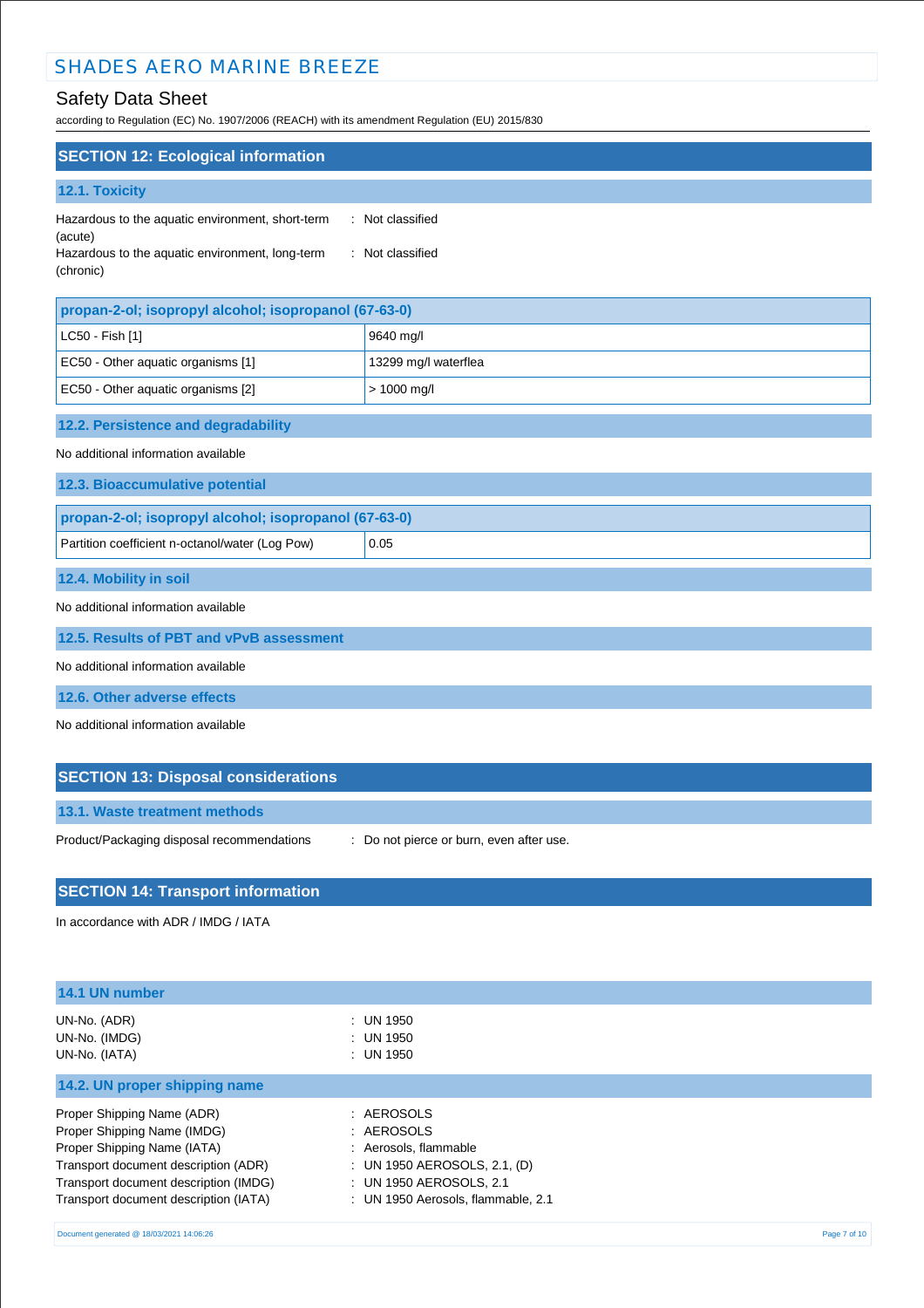# Safety Data Sheet

according to Regulation (EC) No. 1907/2006 (REACH) with its amendment Regulation (EU) 2015/830

| 14.3. Transport hazard class(es)                                                                                                                                                                         |                                                                                            |
|----------------------------------------------------------------------------------------------------------------------------------------------------------------------------------------------------------|--------------------------------------------------------------------------------------------|
| <b>ADR</b><br>Transport hazard class(es) (ADR)<br>Danger labels (ADR)                                                                                                                                    | : 2.1<br>: 2.1                                                                             |
|                                                                                                                                                                                                          |                                                                                            |
| <b>IMDG</b><br>Transport hazard class(es) (IMDG)<br>Danger labels (IMDG)                                                                                                                                 | : 2.1<br>: 2.1                                                                             |
|                                                                                                                                                                                                          |                                                                                            |
| <b>IATA</b><br>Transport hazard class(es) (IATA)<br>Danger labels (IATA)                                                                                                                                 | : 2.1<br>: 2.1                                                                             |
|                                                                                                                                                                                                          |                                                                                            |
| 14.4. Packing group                                                                                                                                                                                      |                                                                                            |
| Packing group (ADR)<br>Packing group (IMDG)<br>Packing group (IATA)                                                                                                                                      | Not applicable<br>Not applicable<br>: Not applicable                                       |
| <b>14.5. Environmental hazards</b>                                                                                                                                                                       |                                                                                            |
| Dangerous for the environment<br>Marine pollutant<br>Other information                                                                                                                                   | : No<br>No<br>$\ddot{\cdot}$<br>No supplementary information available                     |
| 14.6. Special precautions for user                                                                                                                                                                       |                                                                                            |
| <b>Overland transport</b><br>Classification code (ADR)                                                                                                                                                   | : 5F                                                                                       |
| Special provisions (ADR)<br>Limited quantities (ADR)<br>Excepted quantities (ADR)<br>Packing instructions (ADR)<br>Special packing provisions (ADR)                                                      | : 190, 327, 344, 625<br>$\therefore$ 11<br>$\colon$ EO<br>: P207, LP200<br>: PP87, RR6, L2 |
| Mixed packing provisions (ADR)<br>Transport category (ADR)<br>Special provisions for carriage - Packages (ADR)<br>Special provisions for carriage - Loading, unloading : CV9, CV12<br>and handling (ADR) | :MP9<br>$\therefore$ 2<br>$\therefore$ V14                                                 |
| Special provisions for carriage - Operation (ADR)<br>Tunnel restriction code (ADR)<br><b>Transport by sea</b><br>Special provisions (IMDG)                                                               | $\therefore$ S2<br>: $\mathsf{D}$<br>: 63, 190, 277, 327, 344, 959                         |
| Limited quantities (IMDG)<br>Excepted quantities (IMDG)<br>Packing instructions (IMDG)<br>Special packing provisions (IMDG)                                                                              | $:$ SP277<br>$\therefore$ EO<br>: P207, LP200<br>: PP87, L2                                |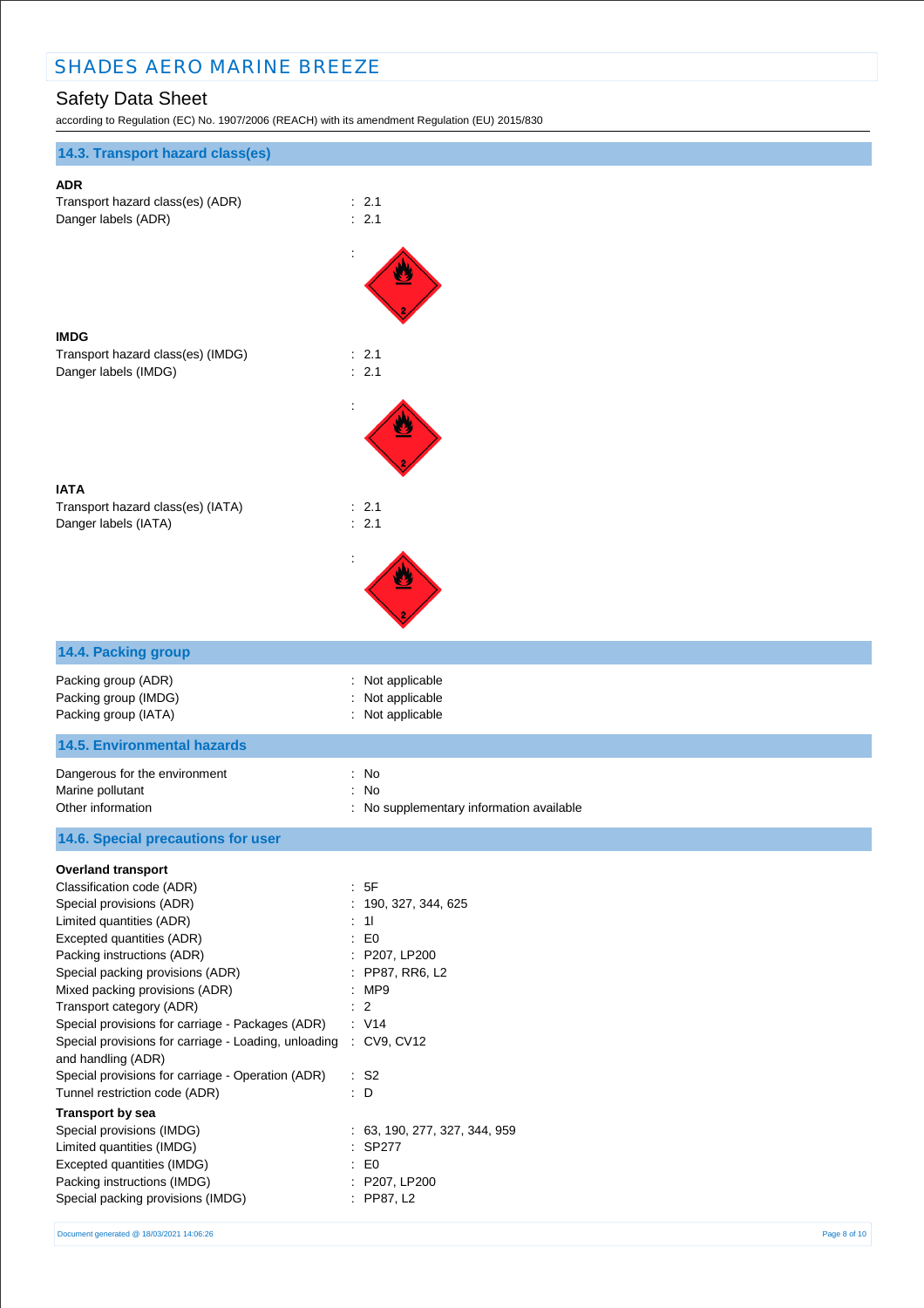## Safety Data Sheet

according to Regulation (EC) No. 1907/2006 (REACH) with its amendment Regulation (EU) 2015/830

| EmS-No. (Fire)                               | F.D                |
|----------------------------------------------|--------------------|
| EmS-No. (Spillage)                           | : SU               |
| Stowage category (IMDG)                      | $:$ None           |
| Air transport                                |                    |
| PCA Excepted quantities (IATA)               | $\pm 50$           |
| PCA Limited quantities (IATA)                | : Y203             |
| PCA limited quantity max net quantity (IATA) | $: 30$ kgG         |
| PCA packing instructions (IATA)              | : 203              |
| PCA max net quantity (IATA)                  | : 75kg             |
| CAO packing instructions (IATA)              | : 203              |
| CAO max net quantity (IATA)                  | : 150kg            |
| Special provisions (IATA)                    | : A145, A167, A802 |
| ERG code (IATA)                              | : 10L              |
|                                              |                    |

**14.7. Transport in bulk according to Annex II of Marpol and the IBC Code**

IBC code : Not applicable.

## **SECTION 15: Regulatory information**

**15.1. Safety, health and environmental regulations/legislation specific for the substance or mixture**

#### **15.1.1. EU-Regulations**

Contains no REACH substances with Annex XVII restrictions

Contains no substance on the REACH candidate list

Contains no REACH Annex XIV substances

Contains no substance subject to Regulation (EU) No 649/2012 of the European Parliament and of the Council of 4 July 2012 concerning the export and import of hazardous chemicals.

Contains no substance subject to Regulation (EU) No 2019/1021 of the European Parliament and of the Council of 20 June 2019 on persistent organic pollutants

#### **15.1.2. National regulations**

No additional information available

### **15.2. Chemical safety assessment**

No additional information available

## **SECTION 16: Other information**

| Full text of H- and EUH-statements: |                                                                        |  |
|-------------------------------------|------------------------------------------------------------------------|--|
| Eye Irrit. 2                        | Serious eye damage/eye irritation, Category 2                          |  |
| Flam. Gas 1A                        | Flammable gases, Category 1A                                           |  |
| Flam. Liq. 2                        | Flammable liquids, Category 2                                          |  |
| Press, Gas                          | Gases under pressure                                                   |  |
| STOT SE 3                           | Specific target organ toxicity — Single exposure, Category 3, Narcosis |  |
| H <sub>220</sub>                    | Extremely flammable gas.                                               |  |
| H <sub>222</sub>                    | Extremely flammable aerosol.                                           |  |
| H <sub>225</sub>                    | Highly flammable liquid and vapour.                                    |  |
| H <sub>229</sub>                    | Pressurised container: May burst if heated.                            |  |
| H319                                | Causes serious eye irritation.                                         |  |
| H336                                | May cause drowsiness or dizziness.                                     |  |